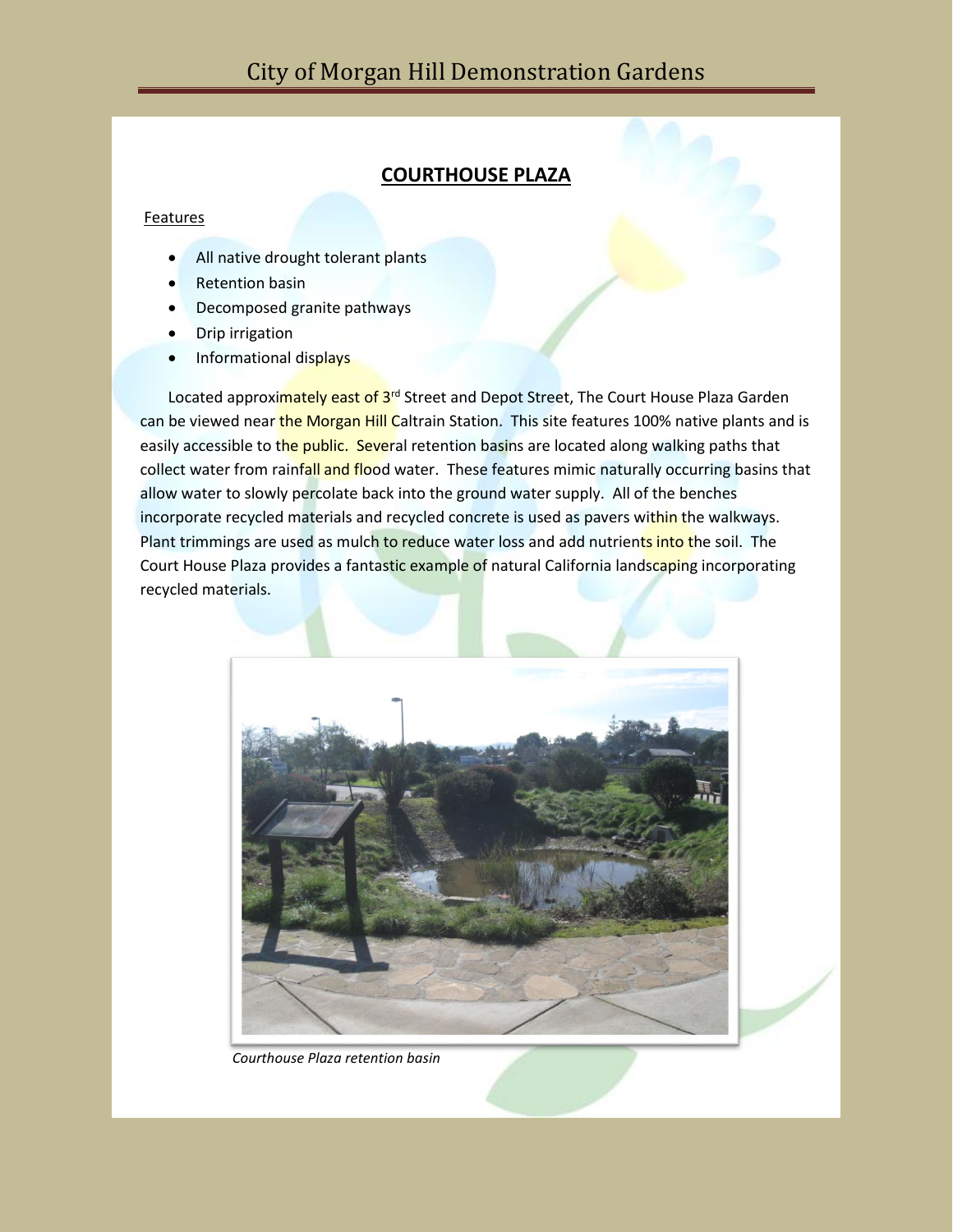| <b>Courthouse Plaza Garden Plants</b>  |                             |
|----------------------------------------|-----------------------------|
| <b>Scientific Name</b>                 | <b>Common Name</b>          |
| <u>Trees</u>                           |                             |
| Acer cercinatum                        | Vine Maple                  |
| Alnus rhombifolia                      | White Alder                 |
| Arctostaphylos manzanita "Dr. Hurd"    | Dr. Hurd Tree Manzanita     |
| Fremontedendron californicum           | <b>Flannel Bush</b>         |
| Quercus agrifolia                      | Coast Live Oak              |
| <b>Shrubs</b>                          |                             |
| Achillea millefolium "Coronation Gold" | Yarrow                      |
| Arctostaphylos p. "Warren Roberts"     | Pajaro Manzanita            |
| Carpinteria californica                | <b>Bush Anemone</b>         |
| Heteromeles arbutifolia                | Toyon                       |
| Iris douglasiana                       | <b>Pacific Coast Iris</b>   |
| Mimulus auranticus                     | Monkey Flower               |
| Monardella villosa                     | Coyote Mint                 |
| Panicum virgatum "Hanse Herms"         | <b>Switch Grass</b>         |
| Penstemon spectabilis                  | <b>Beard Tongue</b>         |
| Ribes sanguineum                       | <b>Red-Flowering Curran</b> |
| Salvia "Bee's Bliss"                   | <b>Bee's Bliss</b>          |
| Salvia clevelandii "Aromas"            | <b>Cleveland Sage</b>       |
| Salvia elegans "Scarlet Pineapple"     | Pineapple Sage              |
| Salvia leucophylla "Amethyst Bluff"    | <b>Purple Sage</b>          |
| Sambucus mexicana                      | <b>Blue Elderberry</b>      |
| Zauschneria californica "Catalina"     | California Fuchsia          |
| <b>Ground Covers</b>                   |                             |
| Arctostaphylos H. "Monterey Carpet"    | Monterey Carpet Manzanita   |
| Baccharis pilularis "Pigeon Point"     | Dwarf Coyote Bush           |
| Ceanothus g.h. "Carmel Creeper"        | Carmel Creeper              |
| Rhamnus californica "Seaview"          | Coffeeberry                 |
| Ribes viburnifolium                    | Evergreen Currant           |
| Grasses/Sedges                         |                             |
| Festuca rubra "Molate Blue"            | <b>Red Fescue</b>           |
| Carex pansa                            | <b>Meadow Sedge</b>         |
| Muhlenbergia rigens                    | Deer Grass                  |